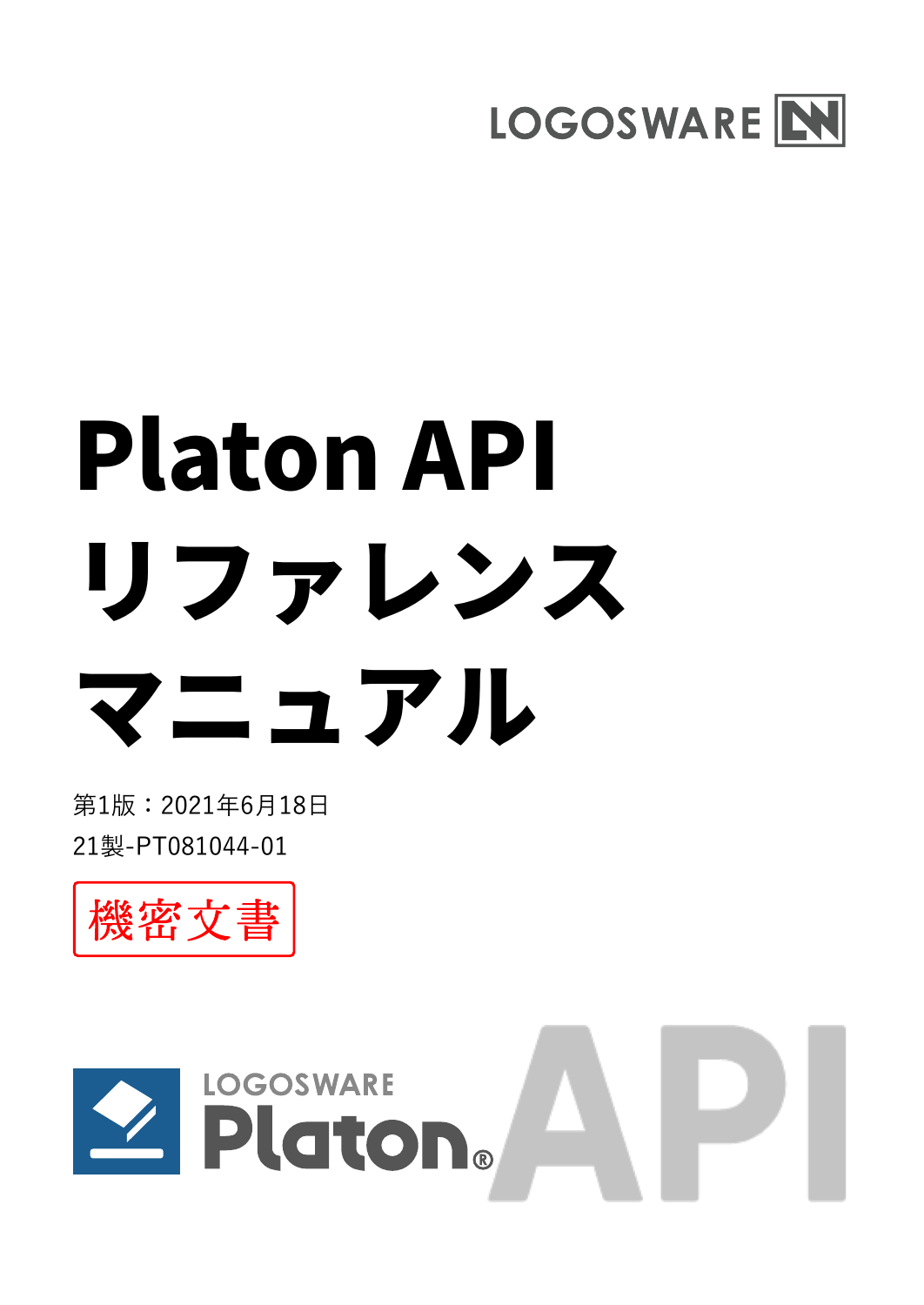## はじめに

#### **概要**

本書はPlaton APIのリファレンスマニュアルです。

Platon APIを使うと、外部システムと連結して受講者管理と教材管理の機能拡張が出来 ます。例えば、既存データベースの成績・学習履歴をPlatonで一元管理することができ ます。

本書では、Platon APIを使って拡張の開発を行う方を対象に、Platon APIの詳細な情報 を提供します。

#### **システム構成**

Platon は二種の API で構成されています。操作対象(受講者/講座/進捗など)はほとん ど同じです。 利用する際にはAPIごとに認証を行う必要があります。 本書では前半でv1, 後半にv2というAPIについて記載しています。 二種のAPIの利用シーンは主に三種あります。

**●** v2 のみを利用

データの取得、中でも大規模データを取得するのに向いた利用方法です。

- v1. v2 を利用 上記に加え、Platon のデータ登録等の更新を行いたい方に向いている利用方法で す。
- v1のみを利用

小規模データを限定的に取得するのに向いた利用方法です。

## 問い合わせ先

Platon API のご利用をご希望の方は、LOGOSWARE Platon の問い合わせフォームか、 メールでご連絡下さ[い。](https://platon.logosware.com/inquiry/)

問い合わせフォーム [https://platon.logoswa](mailto:nsales@logosware.com)re.com/inquiry/

メールアドレス sales@logosware.com

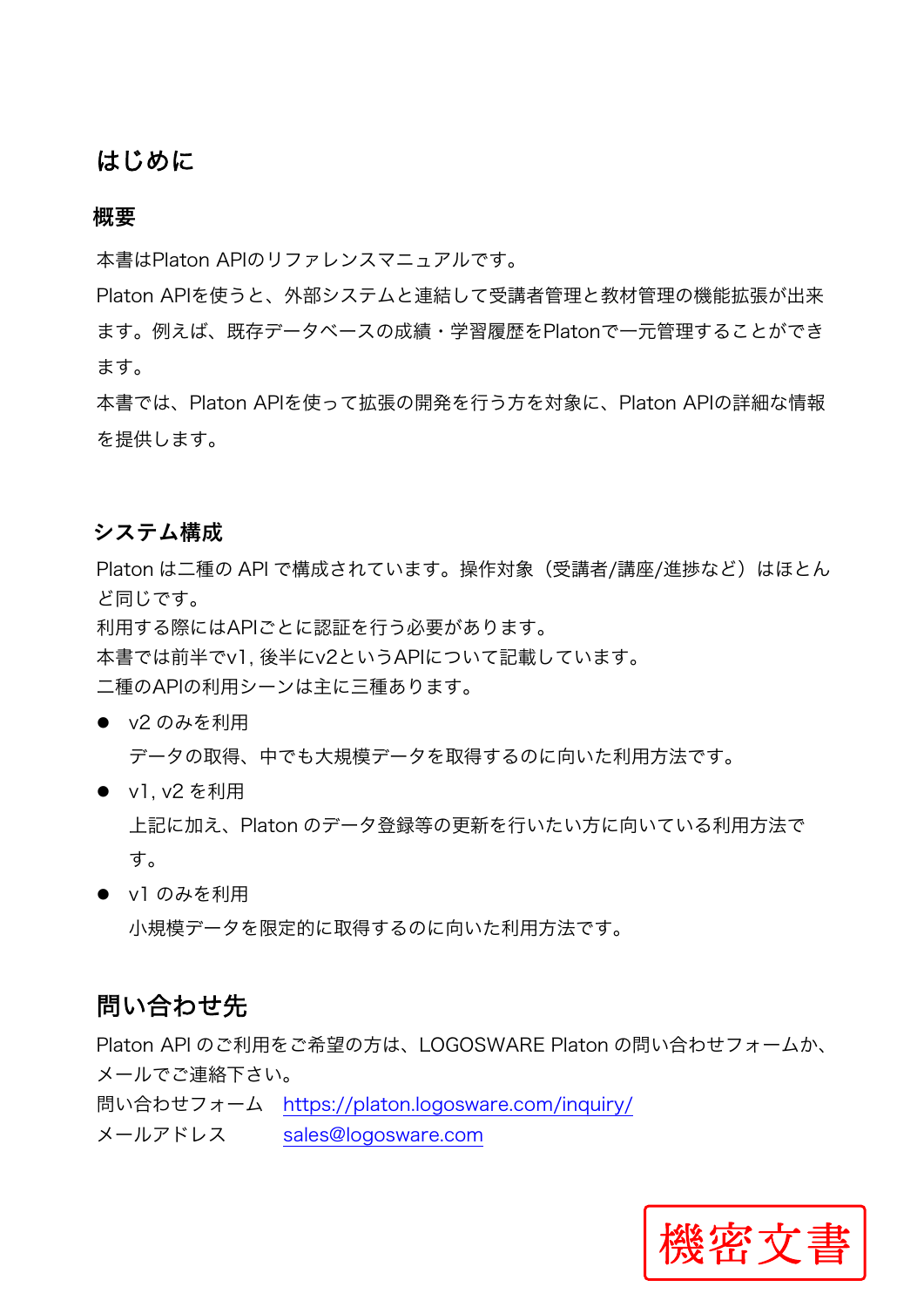# 目次 Platon API v1

| 第1章     | 認証                                                              | 7  |
|---------|-----------------------------------------------------------------|----|
| 1.1     | ソルト文字列を取得 /index/get-api-key                                    | 8  |
| 第2章     | 部門                                                              | 9  |
| $2.1\,$ |                                                                 | 9  |
| 第3章     | 部署                                                              | 11 |
| 3.1     |                                                                 | 11 |
| 第4章     | 受講者                                                             | 13 |
| 4.1     |                                                                 | 14 |
| 4.2     |                                                                 | 18 |
| 4.3     |                                                                 | 22 |
| 4.4     |                                                                 | 24 |
| $4.5\,$ |                                                                 | 26 |
| 4.6     |                                                                 | 28 |
| 4.7     |                                                                 | 31 |
| 4.8     |                                                                 | 33 |
| 4.9     |                                                                 | 36 |
| 4.10    |                                                                 | 38 |
| 4.11    |                                                                 | 40 |
| 第5章     | 講座                                                              | 42 |
| $5.1\,$ |                                                                 | 42 |
| $5.2\,$ |                                                                 | 44 |
| $5.3\,$ |                                                                 | 46 |
| 5.4     | 講座内部 ID を取得 /course/to-internal-id ............................ | 48 |
| 第6章     | コース                                                             | 50 |
| 6.1     | コースカテゴリを取得 /course-package/category-list                        | 50 |
| 6.2     |                                                                 | 52 |
| 6.3     |                                                                 | 54 |
| 6.4     |                                                                 | 56 |
| 6.5     |                                                                 | 58 |
| 6.6     |                                                                 | 60 |
| 6.7     |                                                                 | 62 |
| $6.8\,$ |                                                                 | 64 |

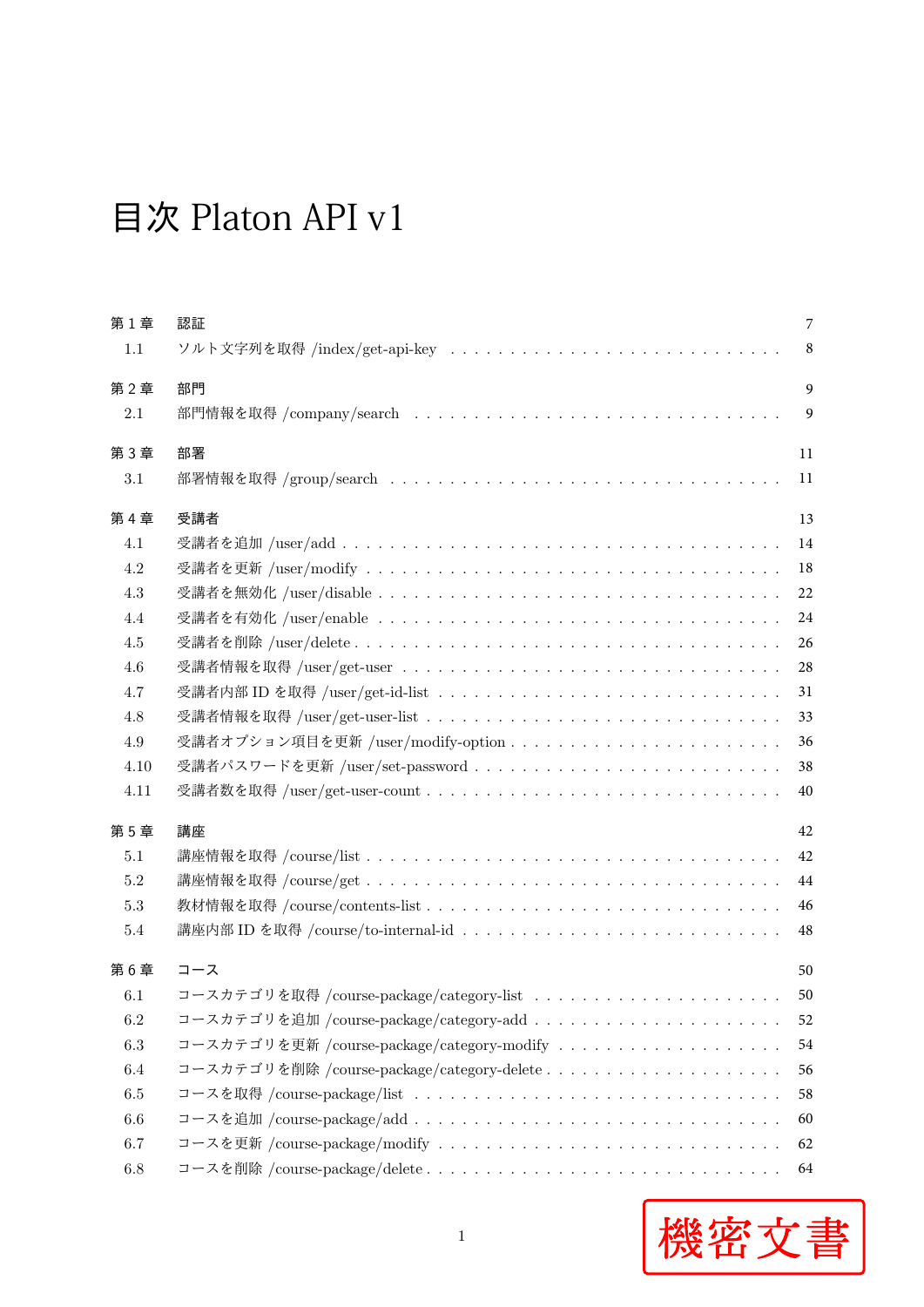| 講座を取得 /course-package/course-list ............................. | 66  |
|-----------------------------------------------------------------|-----|
|                                                                 | 68  |
|                                                                 | 70  |
|                                                                 | 72  |
|                                                                 | 74  |
|                                                                 | 76  |
|                                                                 | 78  |
| コミュニティ割り当てを取得 /course-package/list-by-community                 | 80  |
| コミュニティ割り当て /course-package/community-add                        | 82  |
| コミュニティ割り当てを解除 /course-package/community-cancel                  | 84  |
|                                                                 | 86  |
|                                                                 | 88  |
|                                                                 | 90  |
|                                                                 | 92  |
| 解答結果                                                            | 94  |
|                                                                 | 94  |
| 連携教材                                                            | 97  |
|                                                                 | 97  |
| 進捗                                                              | 99  |
|                                                                 | 99  |
| 権限                                                              | 102 |
| 受講者の権限レベルを取得 /role/get-level                                    | 102 |
| ログイン                                                            | 104 |
| ログイン ID とパスワードの組み合わせが正しいか判定 /login/auth  104                    |     |
|                                                                 |     |

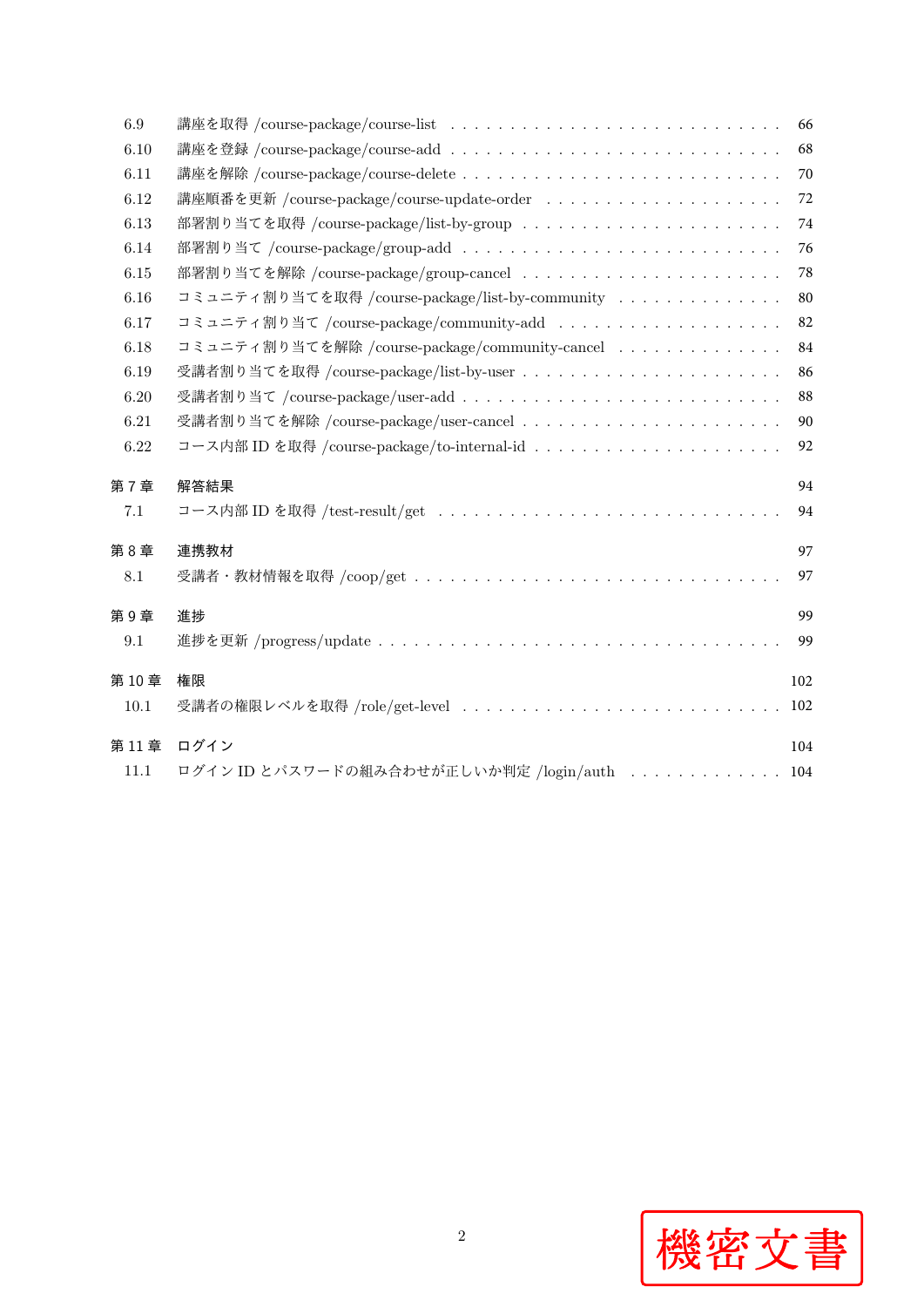# 目次 Platon API v2

| 第1章      | 認証                                                        | 107 |
|----------|-----------------------------------------------------------|-----|
| 1.1      |                                                           |     |
| 1.2      |                                                           |     |
| 1.3      |                                                           |     |
| 第2章      | 部門·部署                                                     | 111 |
| 2.1      |                                                           |     |
| 2.2      |                                                           |     |
| 2.3      |                                                           |     |
| 2.4      | 部署に所属している受講者情報を取得 /group/group-user-list 117              |     |
| 第3章      | コミュニティ                                                    | 118 |
| 3.1      | コミュニティ情報を取得 /community/list 118                           |     |
| 3.2      |                                                           |     |
| 3.3      | コミュニティを追加 /community/add .............................122 |     |
| 3.4      |                                                           |     |
| $3.5\,$  | コミュニティから受講者を解除 /community/user-cancel 125                 |     |
| 第4章      | 受講者                                                       | 126 |
| 4.1      |                                                           |     |
| 4.2      |                                                           |     |
| 4.3      |                                                           |     |
| 4.4      |                                                           |     |
| 4.5      |                                                           |     |
| 4.6      |                                                           |     |
| 第5章      | 講座・教材・コース                                                 | 137 |
| 5.1      |                                                           |     |
| 5.2      | 講座カテゴリを作成 /course/course-category-create 139              |     |
| $5.3\,$  |                                                           |     |
| $5.4\,$  |                                                           |     |
| $5.5\,$  | 講座サブカテゴリ一覧を取得 /course/course-subcategory-list  144        |     |
| 5.6      | 講座サブカテゴリを作成 /course/course-subcategory-create  146        |     |
| 5.7      | 講座サブカテゴリを更新 /course/course-subcategory-update 148         |     |
| 5.8      | 講座サブカテゴリを削除 /course/course-subcategory-delete 150         |     |
| $5.9\,$  |                                                           |     |
| $5.10\,$ |                                                           |     |

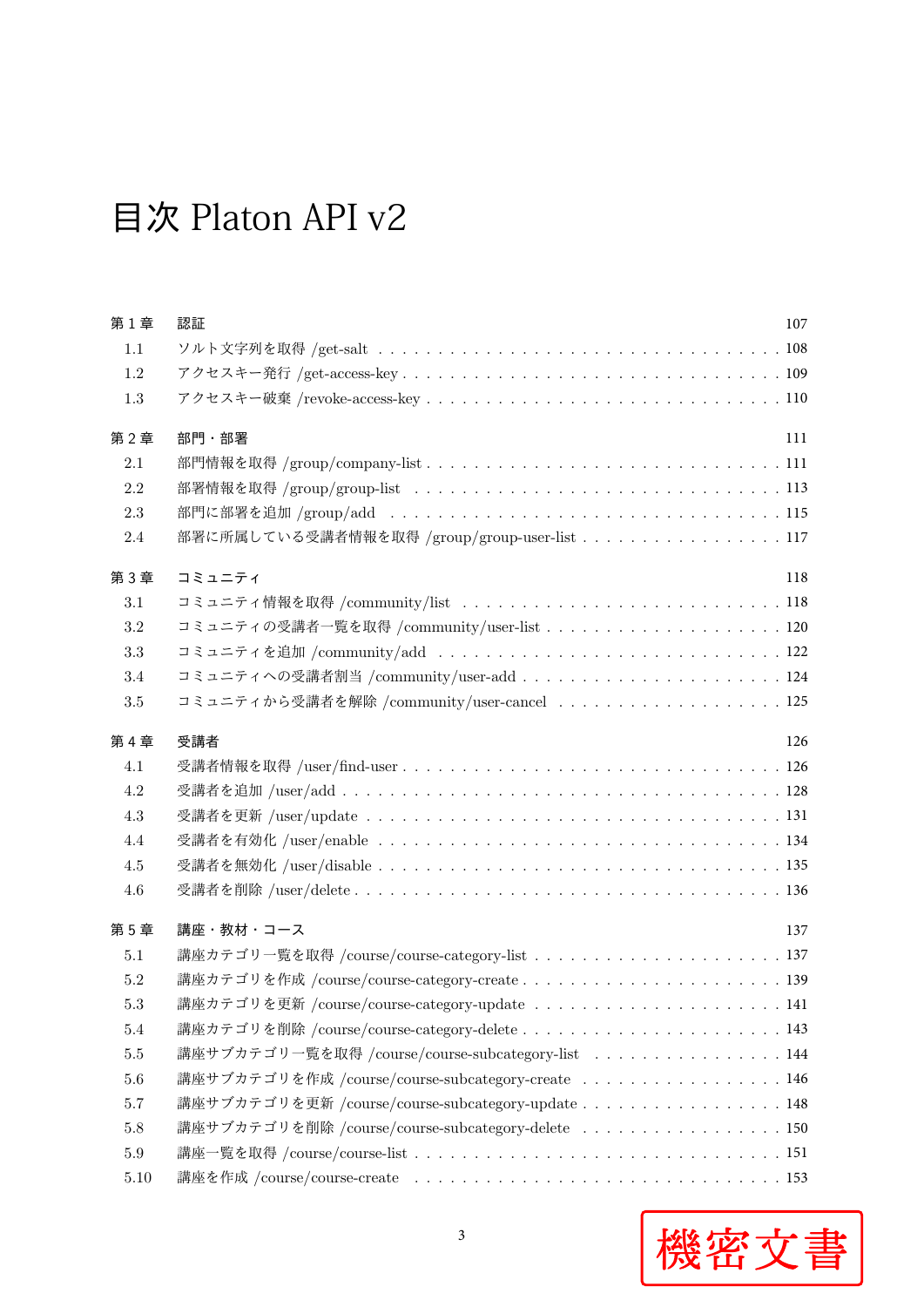| 5.11    |                                                 |
|---------|-------------------------------------------------|
| 5.12    |                                                 |
| 5.13    |                                                 |
| 5.14    |                                                 |
| 5.15    |                                                 |
| 5.16    |                                                 |
| 5.17    |                                                 |
| 5.18    |                                                 |
| 5.19    |                                                 |
| 5.20    |                                                 |
| 5.21    |                                                 |
| 5.22    |                                                 |
| 5.23    |                                                 |
| 5.24    | モバイル用代替動画の登録 /course/content-altfile  181       |
| 5.25    | 教材の破棄・クローズ /course/content-truncate 182         |
| 5.26    |                                                 |
| 5.27    | コースカテゴリを作成 /course/package-category-create  184 |
| 5.28    | コースカテゴリを更新 /course/package-category-update 186  |
| 5.29    |                                                 |
| 5.30    |                                                 |
| 5.31    |                                                 |
| 5.32    |                                                 |
| 5.33    |                                                 |
| 5.34    |                                                 |
| 第6章     | コース割り当て<br>197                                  |
| 6.1     | コースの割り当て情報を取得 /assign/assigned-info  197        |
| 6.2     | コースを受講者に割り当て /assign/assign  200                |
| $6.3\,$ | コースを受講者に割り当て /assign/revoke  202                |
| 第7章     | 進捗<br>204                                       |
| 7.1     |                                                 |
| 7.2     | コース進捗を更新 /progress/package-progress-update  206 |
| $7.3\,$ |                                                 |
| 7.4     | 講座進捗を更新 /progress/course-progress-update  210   |
| $7.5\,$ |                                                 |
| 7.6     | 教材進捗を更新 /progress/content-progress-update  214  |
| 7.7     |                                                 |
| 7.8     | テスト・アンケート教材の解答情報を取得 /progress/test-result  218  |
| 第8章     | お知らせ<br>220                                     |
| 8.1     | 220                                             |
| 8.2     |                                                 |
| 8.3     |                                                 |
| 8.4     |                                                 |
|         |                                                 |